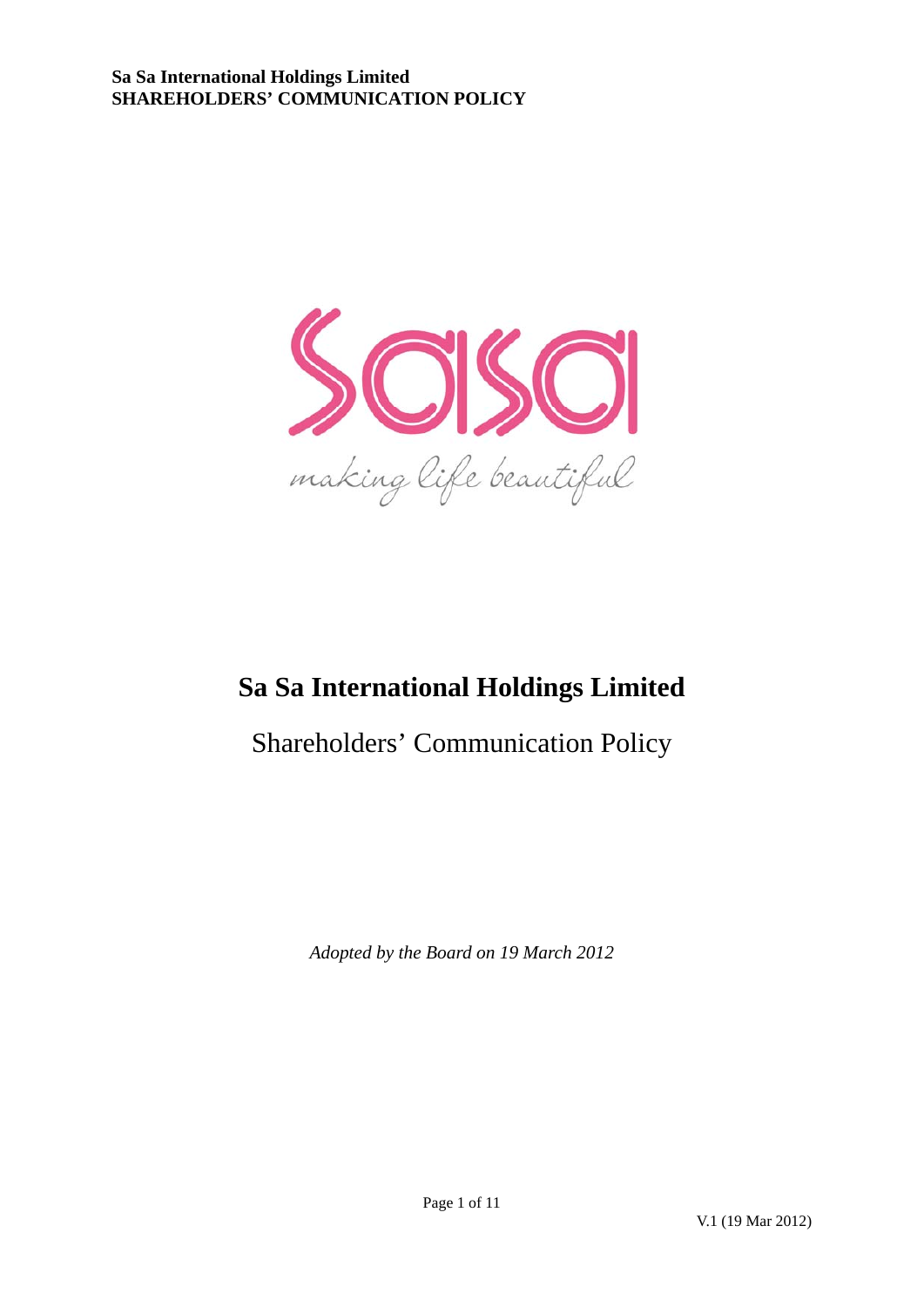# **CONTENTS**

- 1. INTRODUCTION
- 2. GUIDING PRINCIPLES
- 3. COMMUNICATIONS VIA INFORMATION DISCLOSURE
- 4. DIRECT COMMUNICATION WITH SHAREHOLDERS
- 5. FREQUENCY OF COMMUNICATION
- 6. COMMUNICATION WITH THE BOARD
- 7. COMMUNICATION IN "BLACK OUT" PERIODS
- 8. AUTHORISED SPOKESPERSONS
- 9. CRISIS COMMUNICATION
- 10. DEALING WITH RUMOURS
- 11. SHAREHOLDERS' PRIVACY
- 12. POLICY BREACHES
- 13. ACCESS TO THIS POLICY
- 14. REVIEW OF POLICY
- 15. COMPANY CONTACTS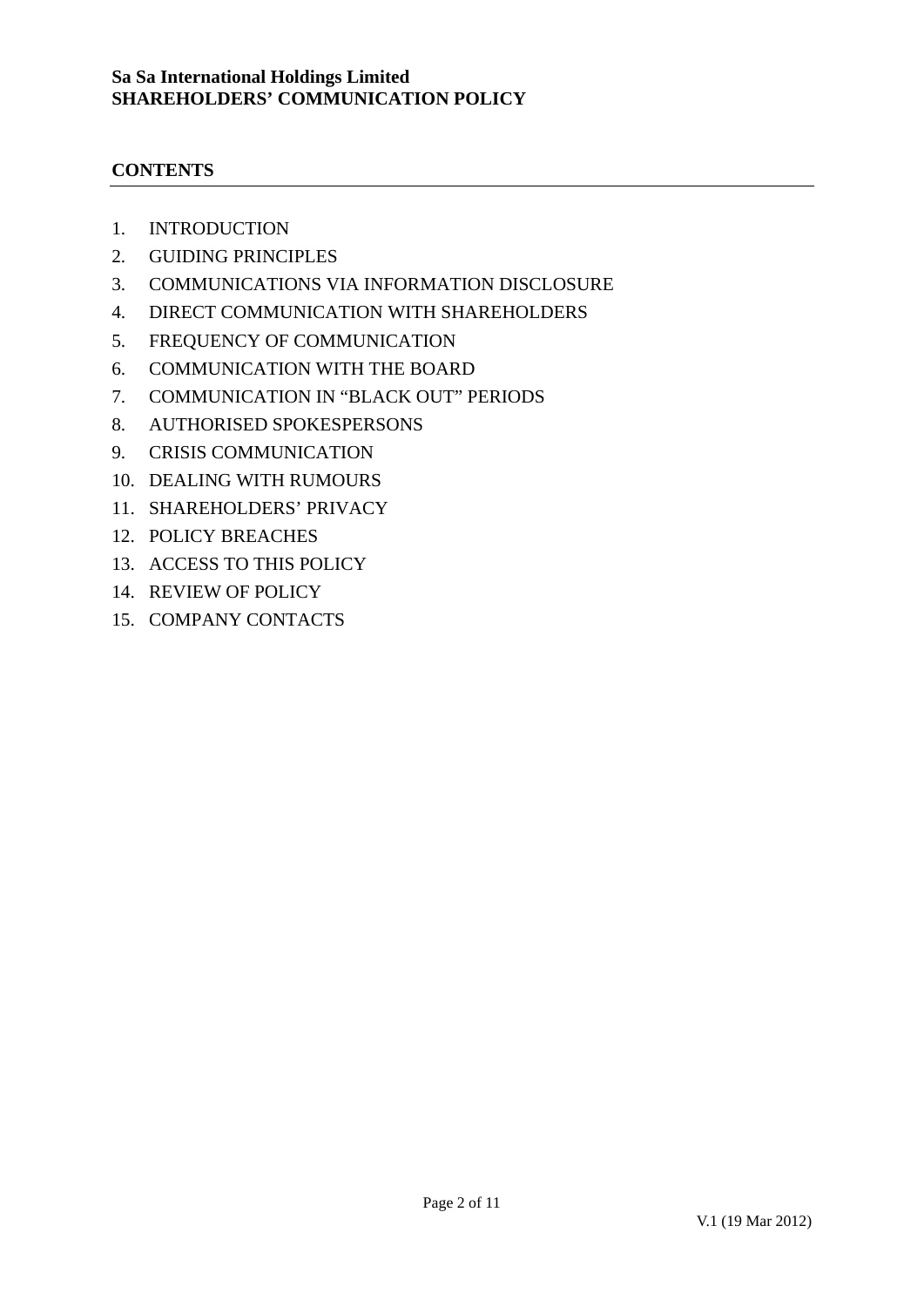# **1. INTRODUCTION**

- 1.1 This Policy sets out the aims and practices of Sa Sa International Holdings Limited ("Sa Sa" or the "Company") in respect of communicating with shareholders, individual and institutional (collectively, "Shareholders"), and the investment community at large.
- 1.2 Sa Sa is committed to providing regular communications to Shareholders and the market to ensure they have all available information reasonably required to make informed assessments of the Company's strategy, operations and financial performance.
- 1.3 Communication with Shareholders and the investment community will be in compliance with all relevant laws, regulations and rules.

# **2. GUIDING PRINCIPLES**

- 2.1 The Company maintains an on-going dialogue with Shareholders and the investment community, and regularly reviews this Policy to ensure its effectiveness.
- 2.2 Sa Sa must ensure that all Company announcements are factual and presented in a clear and balanced manner, disclosing both positive and negative information as appropriate.
- 2.3 The Company's communication strategy is to ensure that information about and from Sa Sa is:
	- $\blacksquare$  timely (relevant in terms of time):
	- adequate (correct, relevant, clear and not misleading);
	- simultaneously disseminated (equal treatment of all market participants);
	- open; and
	- $\blacksquare$  easily accessible.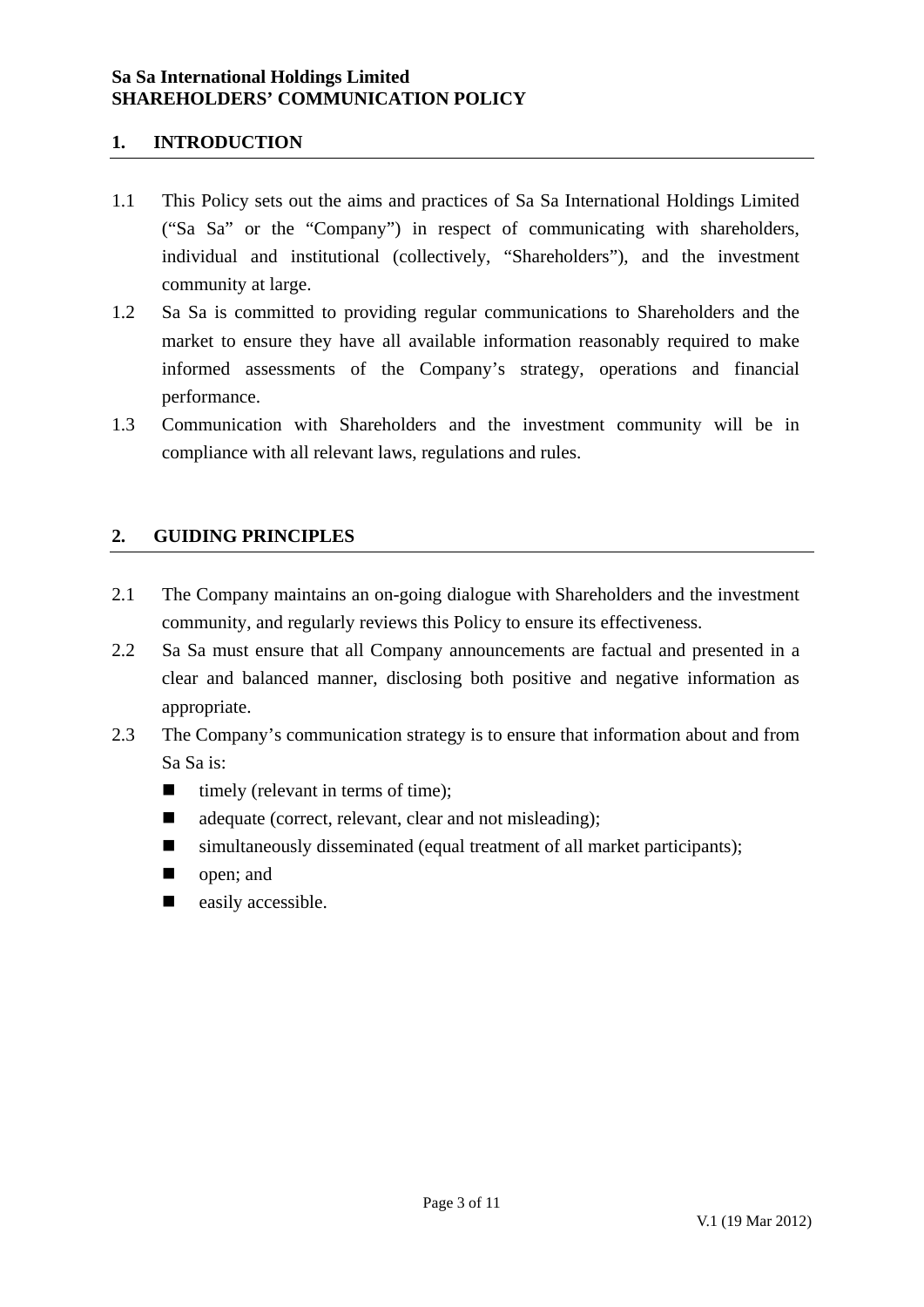- 2.4 Any question regarding this Policy must be directed to Director of Corporate Communications and Investor Relations who can be reached via email at ir@sasa.com.
- 2.5 To conclude, the objective of this Policy is to set out high standards of professionalism in two-way communications to nurture the loyalty and confidence of Sa Sa's Shareholders and the investment community.

# **3. COMMUNICATIONS VIA INFORMATION DISCLOSURE**

- 3.1 Sa Sa is committed to dealing fairly, transparently and openly in a timely manner with Shareholders and the investment community. Sa Sa provides continuous information to its Shareholders and the investment community by ways of different communications including:
	- (i) releases to the market via the Company's and HKEx's websites;
	- (ii) annual and interim reports;
	- (iii) quarterly operational updates;
	- (iv) press releases;
	- (v) corporate presentation materials for results briefings;
	- (vi) webcasts;
	- (vii) list of analysts covering the Company (available on Sa Sa's website);
	- (viii) investor relations event calendar (available on Sa Sa's website);
	- (ix) financial calendar (available on Sa Sa's website); and
	- (x) other information available on Sa Sa's website, i.e. [www.sasa.com.](http://www.sasa.com.hk/)
- 3.2 Corporate Communications (i.e. communications for the information or action of Shareholders) will be provided to Shareholders in plain language and in both English and Chinese versions to facilitate Shareholders' understanding. Shareholders have the right to choose the language (either English or Chinese) or means of receipt of the Corporate Communications (in printed version or through electronic means, if applicable).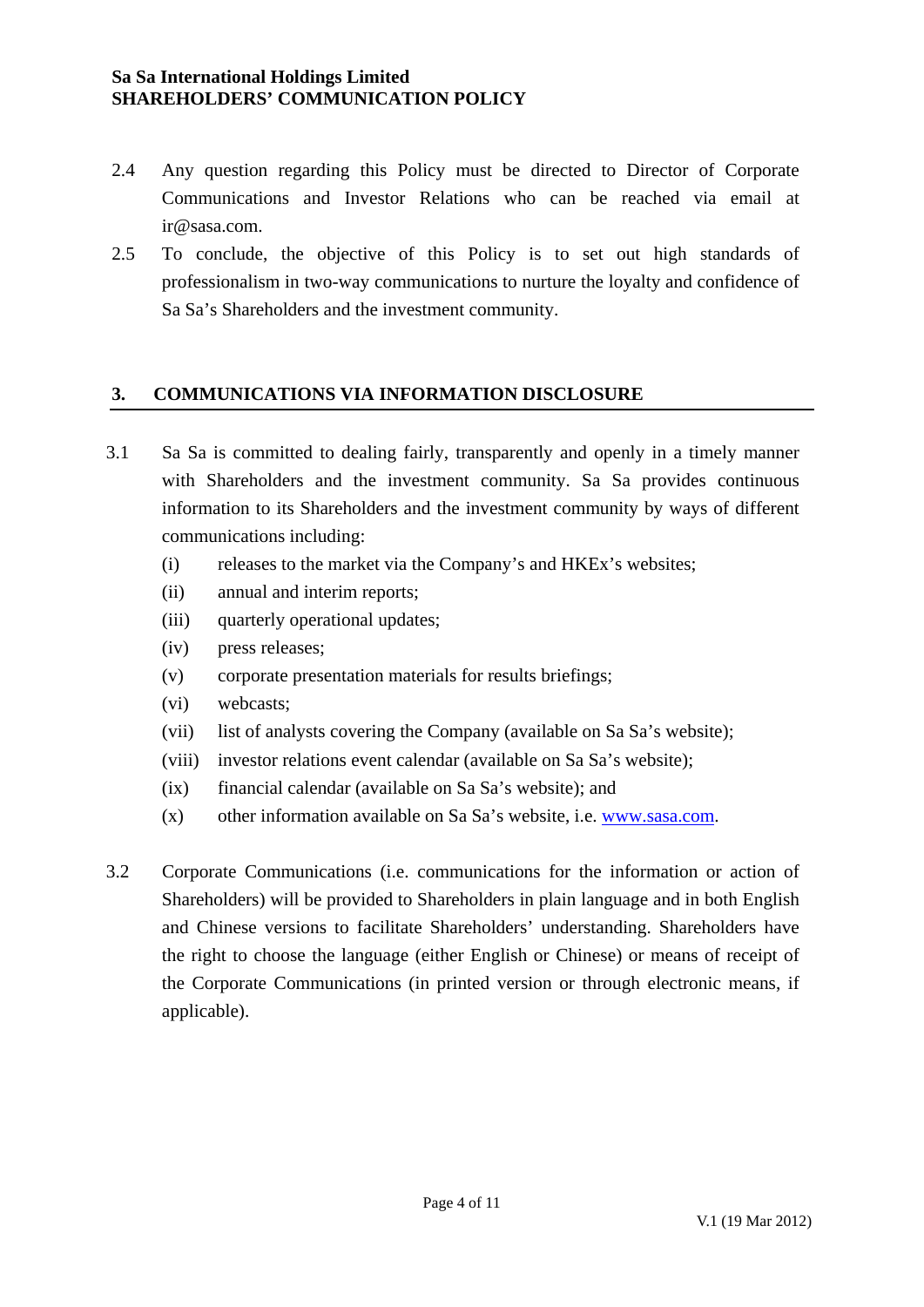- 3.3 As an environment-conscious corporate citizen, the Company encourages Shareholders to access the Corporate Communications via the Company's or HKEX's website. The Company's website presents a user-friendly interface in English and Chinese, and all Corporate Communications are easily accessible on the "Investor Relations" section following their releases.
- 3.4 Information is also released by email to all persons who have requested their name to be added to our contact database. Any person who wishes to be added to this database can do so by sending an email to ir@sasa.com.

# Corporate Website

- 3.5 A dedicated Investor Relations section is available on Sa Sa's website [www.sasa.com](http://www.sasa.com/). Information on the Company's website is updated on a regular basis.
- 3.6 Information released by the Company on HKEx's website is also posted on the Company's website immediately thereafter.
- 3.7 All Corporate Communications issued by the Company are made available on both the Company's website and HKEx's website.

#### Webcasts

3.8 Where appropriate, the Company will utilise webcasting for analyst/media results briefings. An archived webcast of the Company's annual/interim results briefings and an updated powerpoint presentation will be uploaded to the Company's website in a timely manner.

#### Analyst Coverage

3.9 We have built close relationship with the investment community including a number of leading sell-side analysts who cover the Company and regularly write about us. The [list](http://web1.sasa.com/corporate/eng/Inverstorrealtions/analyst_coverage/index.jsp) is available on our corporate website.

#### Investor Relations Event Calendar

3.10 Apart from investor calls and meetings, we attend many investor conferences, non-deal roadshows, corporate days, local and overseas all year round, to meet investors. The [investor relations event calendar](http://web1.sasa.com/corporate/eng/Inverstorrealtions/ir_events_planner/index.jsp) is available on our corporate website.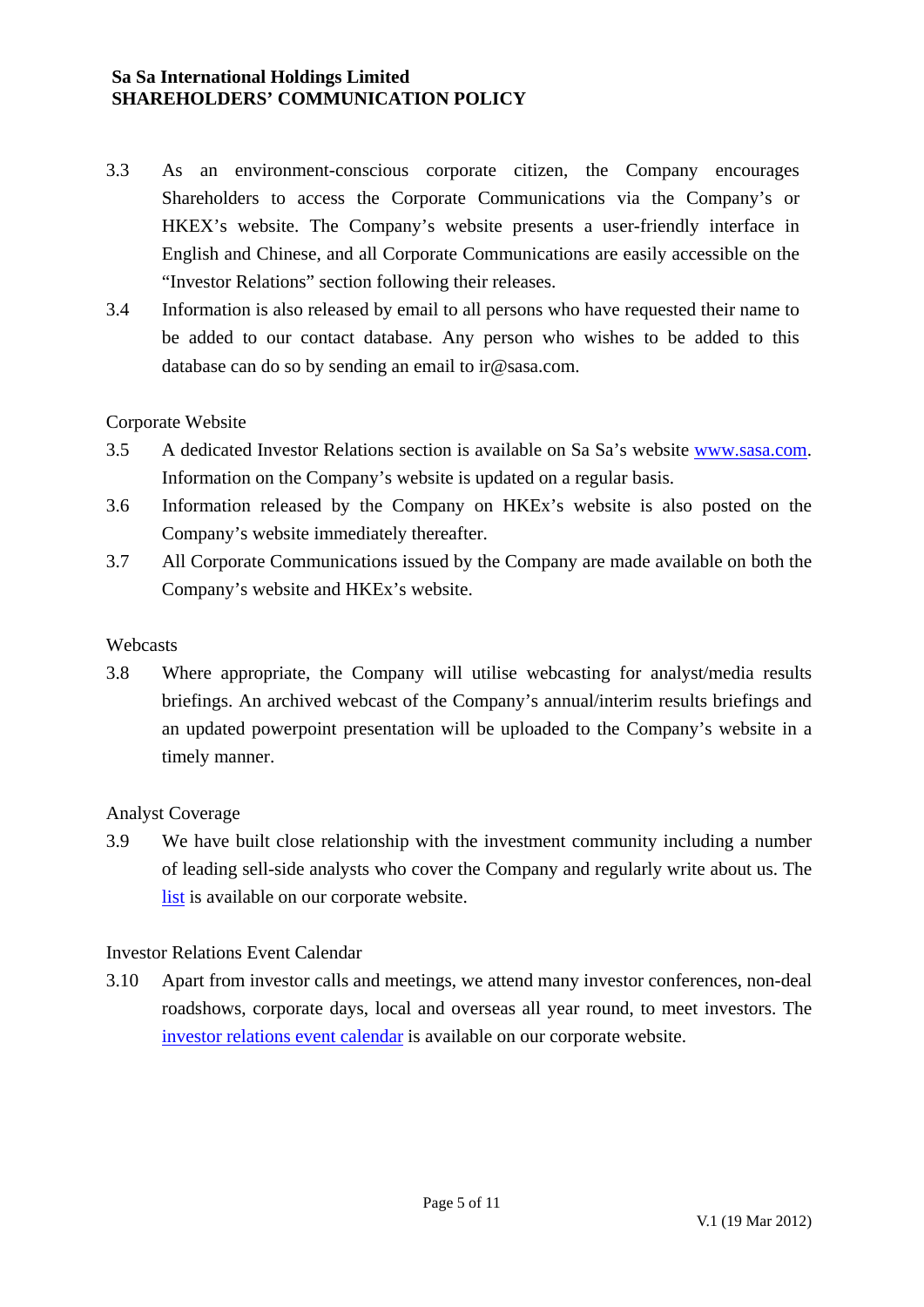# **4. DIRECT COMMUNICATION WITH SHAREHOLDERS**

- 4.1 Throughout the year, Sa Sa follows a calendar of regular disclosures to the market on its financial and operational results. Apart from this, Sa Sa's senior management, Director of Corporate Communications and Investor Relations and representatives designated by them interact regularly with the market in a variety of ways, including Annual General Meeting, results briefings, one-on-one briefings, investor seminars, conference calls, roadshows (both domestic and international) in order to facilitate two-way communication between the Company, Shareholders and the investment community.
- 4.2 The Company's Chief Executive Officer, Chief Financial Officer and Director of Corporate Communications and Investor Relations are responsible for investor relations.

Shareholders Meetings

- 4.3 Shareholders can participate in general meetings or appoint proxies to attend and vote at meetings for and on their behalf if they are unable to attend the meetings in person.
- 4.4 The Company prepares notices of meeting and accompanying documents in a clear and concise manner and in compliance with all applicable laws, regulations and rules.
- 4.5 The chairman of the Board should attend the Annual General Meeting. He should also invite the chairmen of the audit, remuneration, nomination, risk management and any other committees to attend. In their absence, he should invite another member of the committee or failing this his duly appointed delegate, to attend. These persons should be available to answer questions at the Annual General Meeting.
- 4.6 The Company provides the external auditor with notice of general meeting and external auditor is required to be present at the Annual General Meeting to specifically address questions regarding the conduct of the audit, auditor independence and the preparation and content of the auditor's report.
- 4.7 Shareholders meetings provide an opportunity for Shareholders and other guests to hear from and question the Board and management of the Company. Sa Sa endeavours to hold meetings in a central location to encourage all Shareholders of the Company to participate.
- 4.8 The process of the Company's general meeting will be monitored and reviewed on a regular basis, and, if necessary, changes will be made to ensure that Shareholders' needs are best served.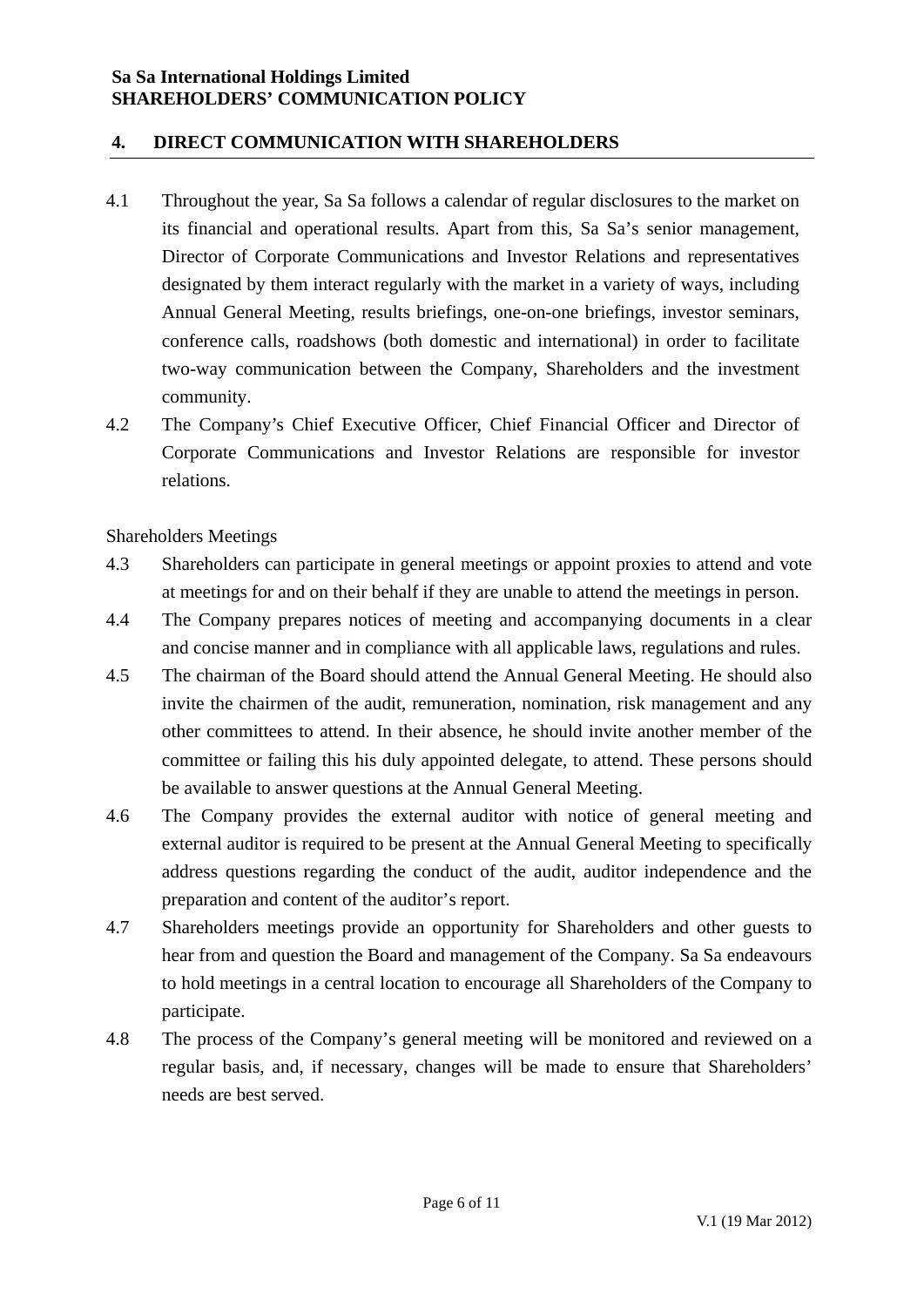# **5. FREQUENCY OF COMMUNICATION**

5.1 Frequency of disclosure of information:

Annual results announcement

■ Within three months of the financial year end

Interim results announcement

■ Within two months after the end of the six-month period

Annual report

■ Within four months of the financial year end

Interim report

- Within three months after the end of the six-month period Quarterly operational updates
- Within ten working days after the quarter end

Other information

- **From time to time, the Company proactively provides updates and other** information to Shareholders, the investment community as well as the general public when considered necessary. Such communication will be via written communication or by way of a Company's announcement on HKEx's website, depending on the nature of the information. Both of which will also be published on the Company's website.
- 5.2 Frequency of direct communication with Shareholders and/or the investment community:

Annual General Meeting

Once a year and will not exceed 15 months between any two meetings

Extraordinary General Meeting

Will be called when necessary

Results briefings

■ Twice a year and usually right after the interim and annual results announcements

One-on-one briefings, investor seminars, conference calls and roadshows

 Will be available on a regular basis in order to facilitate communication between the Company, Shareholders and the investment community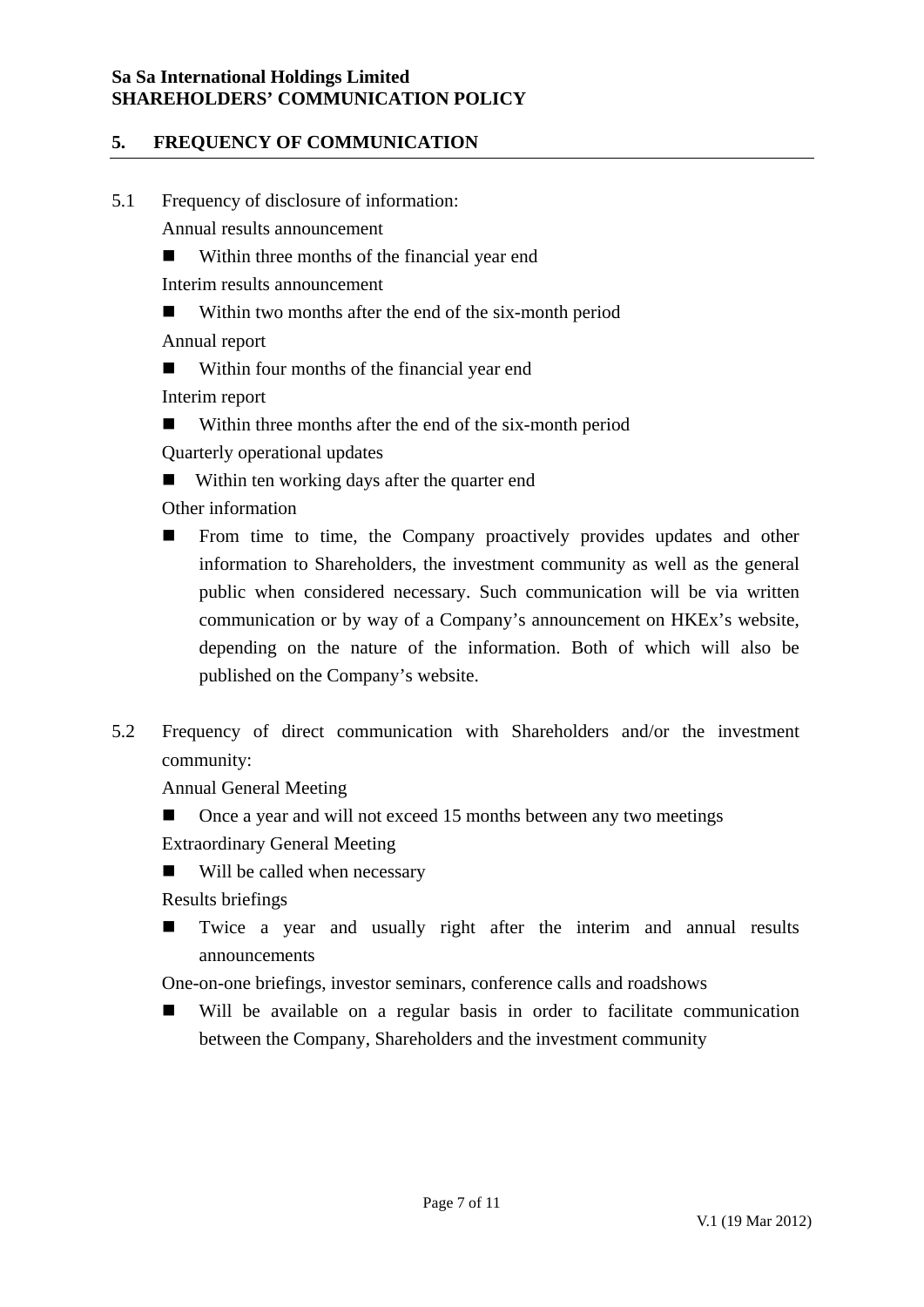# **6. COMMUNICATION WITH THE BOARD**

- 6.1 The Board has designated Director of Corporate Communications and Investors Relations as the person to receive and review communications and meeting requests addressed to the Board, any Board committee or any individual Director. Director of Corporate Communications and Investors Relations in conjunction with Company Secretary will determine whether the communication received is a proper communication to the Board.
- 6.2 Company Secretary will share all appropriate communications addressed to the Board, a Board committee or individual Director, with the relevant board members, with the exception of communications which are of a personal nature or not related to the duties and responsibilities of the Board.
- 6.3 The Board, the appropriate Board committee or Director will consider each request for a teleconference, in-person meeting or other forms of communication on a case-by-case basis.
- 6.4 All Board-Shareholder/investor communication events should be attended by the appropriate personnel for discussing relevant matters. Board members, at their request, will be supported as necessary by management and other relevant employees when communicating with Shareholders or investors. The Board-Shareholder/investor communication will be limited to the predetermined topics identified in the meeting agenda. Any such communications and meetings will be subject to compliance with all applicable laws, including applicable selective disclosure rules. Shareholders or other stakeholders of the Company may communicate with the Directors by writing to the Chairman of the Board care of the Corporate Communications and Investors Relations Department as follows:

Chairman of the Board c/o Corporate Communications and Investor Relations Department Sa Sa International Holdings Limited 14/F, Block B, MP Industrial Centre 18 Ka Yip Street, Chai Wan, Hong Kong

#### 6.5 **Management Reports on Shareholders Communication**

The Chairman of the Board receives regular reports from management of the Company regarding: communications between management and Shareholders or the investment community, as well as concerns and questions posted to the Corporate Communications and Investor Relations Department.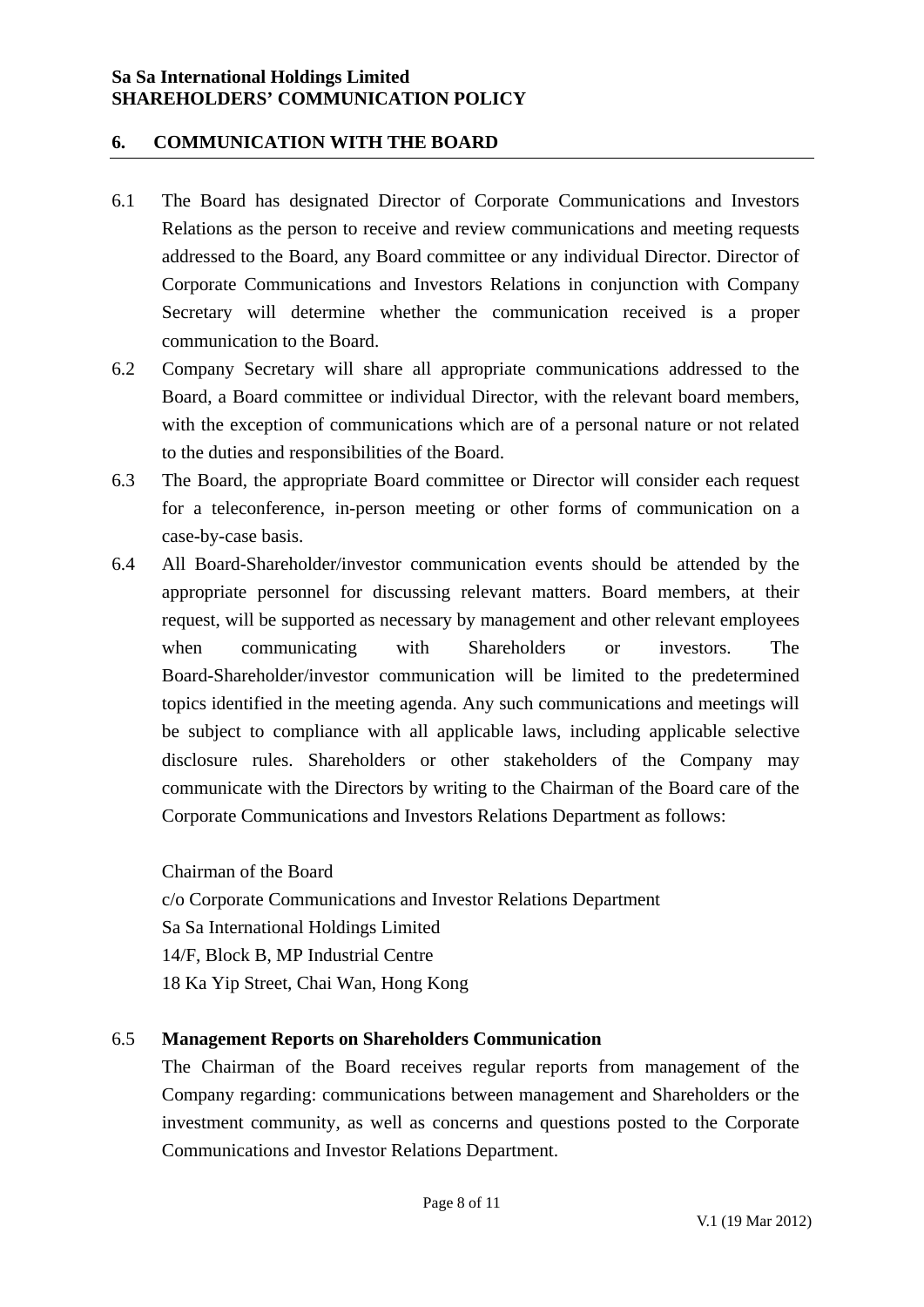# **7. COMMUNICATION IN "BLACK OUT" PERIODS**

- 7.1 The nearer a reporting date approaches, the greater the interest in obtaining information and the greater the risk of leaks. To reduce this risk, Sa Sa imposes "communication black out" periods which are consistent with the minimum black out periods on dealing in shares by Directors required by the Listing Rules.
- 7.2 During this period, representatives of Sa Sa should refrain from answering questions or commenting on financial developments, citing the silent period as the reason. Special care must be taken in contacts with investors, analysts and journalists. However, the silent period should not be interpreted as meaning it is forbidden to give any financial information at all. General clarification of facts and information about circumstances that are already known are permitted.

# **8. AUTHORISED SPOKESPERSONS**

- 8.1 The only authorised persons to speak on behalf of Sa Sa to Shareholders, broking analysts, the investment community as well as the media in general are:
	- Chief Executive Officer:
	- Chief Financial Officer: and
	- Director of Corporate Communications and Investor Relations.

or their delegates nominated for that purpose.

- 8.2 These authorised employees may clarify information that the Company has publicly released but must not comment on inside information that has not been disclosed to the market generally.
- 8.3 If any other employee receives a request for comment from an investor, analyst or the media in relation to any matter concerning the Company, they must advise that person that they are not authorised to speak on behalf of the Company, and must refer enquiries to an authorised spokesperson of the Company as set out in section 8.1.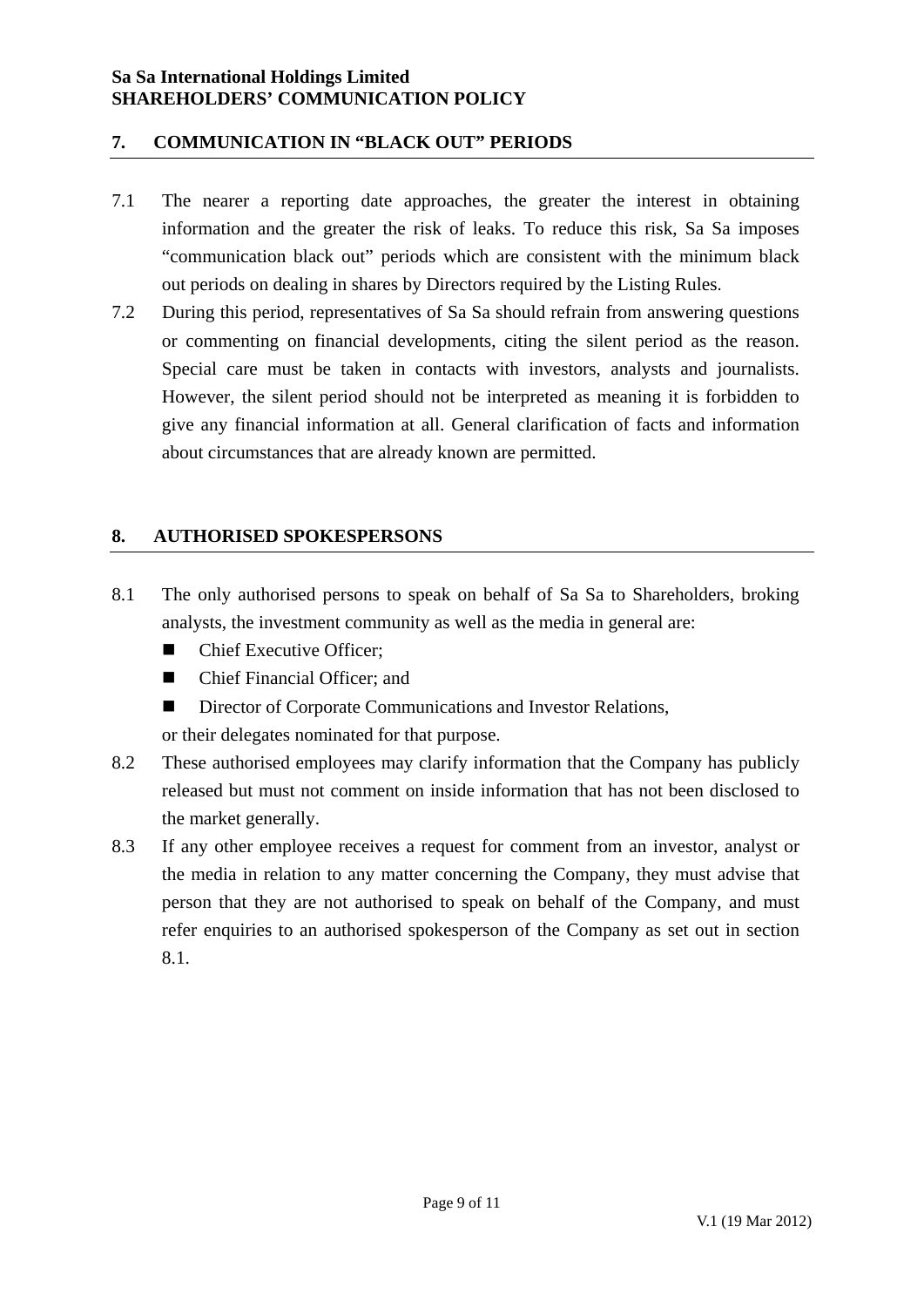# **9. CRISIS COMMUNICATION**

- 9.1 A crisis is a situation in which events beyond Sa Sa's control threaten to damage the Company's relations with its Shareholders, customers and employees, or its reputation, financial position or other vital interests.
- 9.2 A Crisis Management Team will be assembled to handle crises. The Company's Corporate Communications and Investor Relations Department is responsible for managing all internal and external communication during a crisis situation that could adversely affect the Company.

# **10. DEALING WITH RUMOURS**

The Company's general policy is that it does not respond to market speculation or rumours, subject to legal or continuous disclosure obligations, but if it is decided to do this, a formal announcement will be made to ensure the whole market is informed.

# **11. SHAREHOLDERS' PRIVACY**

The Company recognises the importance of Shareholders' privacy and will not disclose Shareholders' information without their consent, unless required by law to do so.

# **12. POLICY BREACHES**

Breaches of this Policy are considered to be serious and may lead to disciplinary action being taken against the employee concerned including dismissal.

# **13. ACCESS TO THIS POLICY**

This Policy will be available for viewing by any employee of the Company on the Company's Corporate Portal and by any other person on the Company's website.